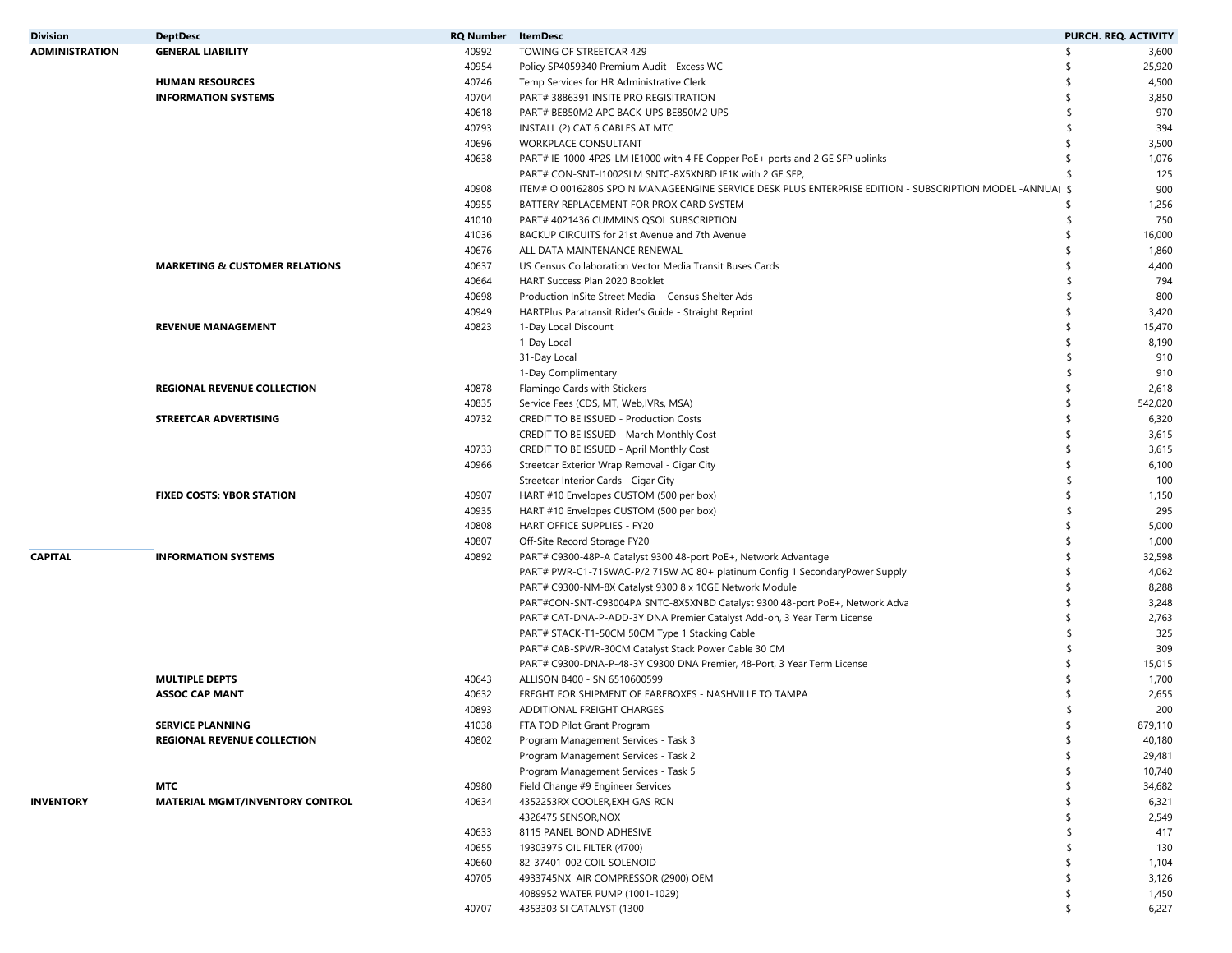| Division  | <b>DeptDesc</b>                        | RQ Number | ItemDesc                                      |               | PURCH. REQ. ACTIVITY |
|-----------|----------------------------------------|-----------|-----------------------------------------------|---------------|----------------------|
| INVENTORY | <b>MATERIAL MGMT/INVENTORY CONTROL</b> | 40708     | 4938827RX AIR COMPRESSOR (1200)               | \$            | 10,694               |
|           |                                        | 40694     | F2VY7A191A TRANS . GASKET (MV-1)              | -S            | 288                  |
|           |                                        | 40816     | 26-61428-003L WINDSHIELD R/S (1700            |               | 705                  |
|           |                                        | 40739     | FREON R134A SUPPLIED CYL                      | \$            | 5,898                |
|           |                                        | 40690     | 82-26417-000 RAMP CONTROLLER                  | \$            | 804                  |
|           |                                        | 40747     | 82-09276-000 SOLENOID AND BKT AS              | \$            | 1,317                |
|           |                                        | 40620     | PT013692 BATTERY HARNESS (MV-1)               | s.            | 601                  |
|           |                                        | 40688     | 82-37401-002 COIL SOLENOID                    | \$            | 5,000                |
|           |                                        | 40810     | <b>B-60 XH GARBAGE BAGS</b>                   | s.            | 179                  |
|           |                                        |           | 13502 TISSUE BATHROOM                         |               | 168                  |
|           |                                        |           |                                               |               |                      |
|           |                                        |           | 27790 TOWEL ROLL                              | -S            | 78                   |
|           |                                        |           | MULTIFOLD TOWELS                              | \$.           | 63                   |
|           |                                        |           | SEAT COVERS 5000                              |               | 32                   |
|           |                                        | 40827     | 05-59008-006 PUMP, HYD (1300 UNIT)            | \$            | 4,007                |
|           |                                        | 40735     | 53-26406-016 DRIVESHAFT ASM (2500)            | \$            | 1,723                |
|           |                                        | 40885     | 4933745NX AIR COMPRESSOR (2900) OEM           | \$            | 3,126                |
|           |                                        | 40825     | BTHRM TISSUE 2-PLY 12 PK(1,000 FT ROLL)       | \$            | 1,399                |
|           |                                        |           | <b>BLEACH</b>                                 | s.            | 276                  |
|           |                                        |           | 20 OZ. MOP HEADS NON-LOOP (COTTON)            | -S            | 144                  |
|           |                                        |           | MISTY DISINFECTANT SPRAY (16 OZ)              | \$            | 1,173                |
|           |                                        |           | SUPER PINE CLEANER                            | \$            | 4,356                |
|           |                                        |           | GLASS CLEANER(20 OZ. SPRAY CANS)              | -S            | 200                  |
|           |                                        | 40883     | 04-45322-002 KNEEL VALVE (1500 CNG)           | \$            | 2,025                |
|           |                                        | 40831     | BTHRM TISSUE 2-PLY 12 PK(1,000 FT ROLL)       | \$            | 1,399                |
|           |                                        | 40692     | 51-19332-600 FUSE 600 AMP.                    | s.            | 65                   |
|           |                                        | 40662     | 08-70630-000 ABSORBER, FRT (1500              | \$            | 954                  |
|           |                                        | 40672     | 5286679RX AIR COMPRESSOR ISL                  | \$            | 480                  |
|           |                                        | 40657     | XT10QLVC TRANS FLUID (4001-4020)              |               | 424                  |
|           |                                        | 40628     | 1L2E-19A216-AC BELT, PULLEY(4000              |               | 58                   |
|           |                                        | 40699     | 25793553 LH UPPER CONTRL ARM(4700             |               | 60                   |
|           |                                        | 40700     | 25793550 RH UPPER CONTRL ARM (4700            | -S            | 60                   |
|           |                                        | 40619     | 01-63585-000 GAKET (1200 UNITS)               | s.            | 30                   |
|           |                                        | 40610     | 05-49534-000 VALVE FAN CONTRO                 | \$            | 1,257                |
|           |                                        | 40603     |                                               | s.            | 125                  |
|           |                                        |           | 82-15540 ABS SENSOR                           | \$            |                      |
|           |                                        | 40607     | 08-37209-000N SPRING AIR FRON                 | \$            | 1,250                |
|           |                                        | 40608     | 29557354 TRANS ACCUM. VALV                    |               | 1,510                |
|           |                                        | 40658     | 20-61124-002 GLAZING                          | \$            | 327                  |
|           |                                        | 40659     | 20-61107-005 GLAZING, EX DOOR(1000)           | -S            | 210                  |
|           |                                        | 40651     | 51-73430-000 RELAY, 200A (1200-               |               | 165                  |
|           |                                        | 40645     | 53-14982-000 VALVE EMER.FRT.DR                |               | 820                  |
|           |                                        | 40697     | 10479228 42MT ELEC. STARTER R                 |               | 990                  |
|           |                                        | 40629     | GC2Z10346-A ALTERNATOR (MV-1)                 |               | 495                  |
|           |                                        | 40652     | 4352253RX COOLER, EXH GAS RCN                 |               | 4,214                |
|           |                                        | 40673     | 4353303 SI CATALYST (1300                     |               | 2,955                |
|           |                                        | 40624     | 22909882 AIR FILTER (4700                     | \$            | 108                  |
|           |                                        | 40648     | 19100P CLEVIS PIN-SLACK ADJ                   | \$            | 39                   |
|           |                                        | 40702     | 82-39803-000 T- ROD R.H.REAR(2500)            | $\mathsf{\$}$ | 1,000                |
|           |                                        | 40680     | 53-19322-028 STARTER (1215)                   | \$            | 650                  |
|           |                                        | 40615     | 51-02164-012 SWITCH TOGGLE                    | \$            | 64                   |
|           |                                        | 40617     | 82-58272-085 CONTROLLER, INTELL. (1300 BUSES) |               | 580                  |
|           |                                        | 40611     | 750-0645 RETAINING PIN                        | \$            | 350                  |
|           |                                        | 40612     | 750-0466 STRIKER-SPACER                       | \$            | 244                  |
|           |                                        | 40661     | 3164067 ADHESIVE SILVER                       |               | 113                  |
|           |                                        | 40678     | 4089952 WATER PUMP (1001-1029)                | \$            | 1,421                |
|           |                                        | 40605     | 82-03450-000 DOWEL REAR AXLE                  | s.            | 48                   |
|           |                                        | 40686     | 53-22644-003 KIT.5 ROUND JOKE                 | \$            | 53                   |
|           |                                        | 40649     | H7-5171-154 KIT REL.VLV.R12 14                | \$            | 105                  |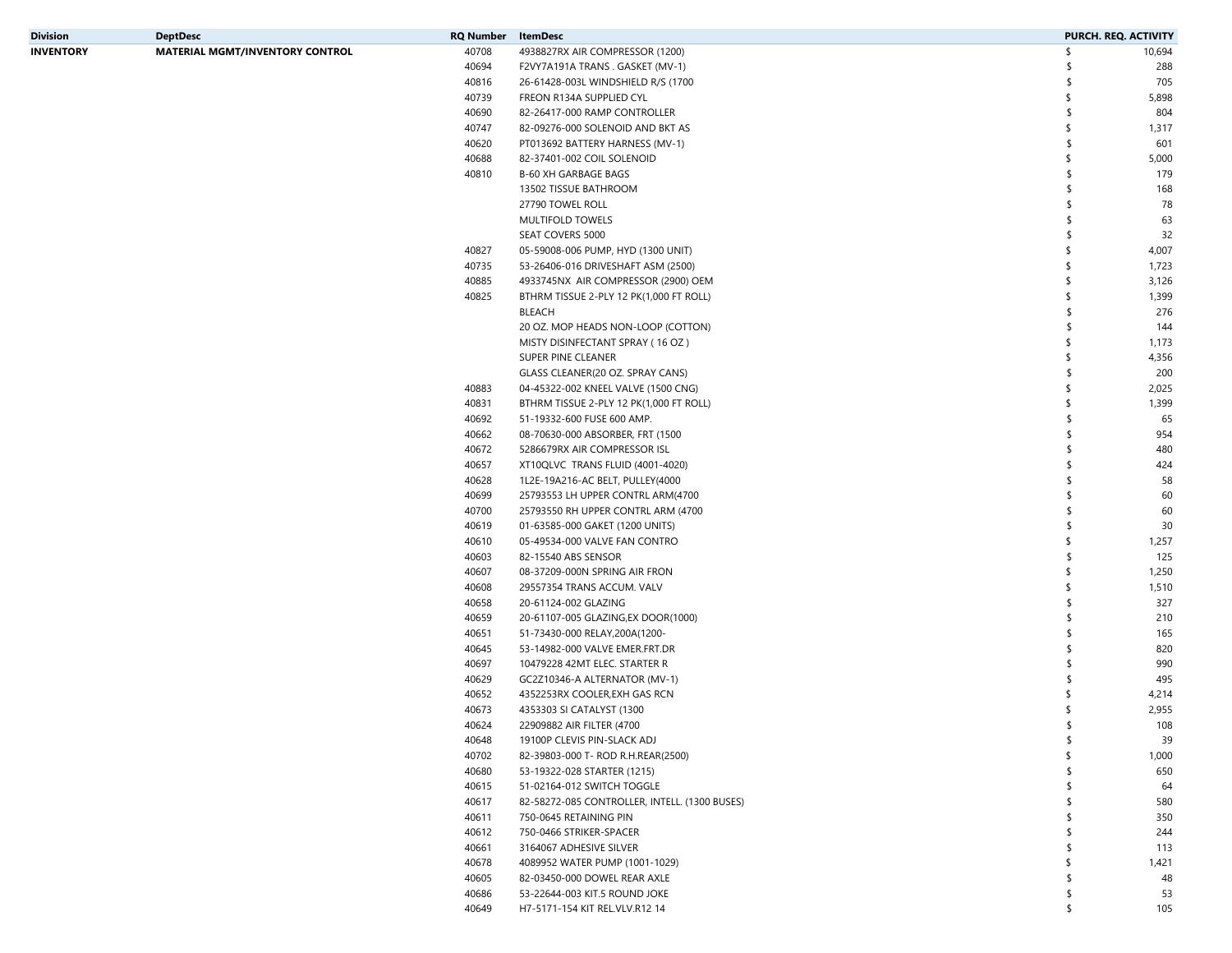| Division | <b>DeptDesc</b> | <b>RQ Number</b> | <b>ItemDesc</b>                           | PURCH. REQ. ACTIVITY |                 |
|----------|-----------------|------------------|-------------------------------------------|----------------------|-----------------|
|          |                 | 40650            | 3935015 PULLY IDLER                       | Ŝ.                   | 308             |
|          |                 | 40646            | 09-49738-000 RR SLACK ADJ(HALDEX)         |                      | 479             |
|          |                 | 40616            | 53-20338-000 VALVE DOUBLE CHK             |                      | 238             |
|          |                 | 40613            | 4652 SEALED BEAM HEADLAMP INB.            |                      | 298             |
|          |                 | 40614            | 25-387-9 GOVERNOR-AIR COMP.               |                      | 93              |
|          |                 | 40647            | 09-49738-001 LR SLACK ADJ (HALDEX)        |                      | 398             |
|          |                 | 40653            | 4C2Z19A706AA BLOWER, RESISTOR (4000       |                      | 95              |
|          |                 | 40684            | 9C3Z8101-B RESERVOIR CAP (4000            |                      | 36              |
|          |                 | 40609            | 8C2Z2V200A PADS, REAR (4000-              |                      | 455             |
|          |                 | 40622            | 4L2Z-6584-AA R.H. VALVE COVER GASKET(MV-1 |                      | 120             |
|          |                 | 40623            | 4L2Z-6584-BA L.H. VALVE COVER GASKET(MV-1 |                      | 120             |
|          |                 | 40625            | 2W7Z-9D476-AA GASKET,EGR (MV-1            |                      | 92              |
|          |                 | 40627            | 7C2Z-9E936-A SPACER, THROT BODY(MV-1      |                      | 67              |
|          |                 | 40695            | 10011 WD40 SPRAY LUBRICANT                |                      | 257             |
|          |                 |                  |                                           |                      | 42              |
|          |                 | 40679            | 4938761 GASKET                            |                      |                 |
|          |                 | 40681            | 5272959 GASKET ROCKER(3966708)            |                      | 32              |
|          |                 | 40626            | PT012088 WATER CONTROL VALVE (MV-1)       |                      | 350             |
|          |                 | 40635            | PT009576 L/R UPPER CONTROL ARM            |                      | 1,870           |
|          |                 | 40630            | PT013150 WTR INLET HOSE(MV-1              |                      | 57              |
|          |                 | 40856            | 53-09988-000 VALVE PRES.RELIEF            |                      | 467             |
|          |                 | 40621            | PT012412 ENGINE HARNESS (MV-1             |                      | 461             |
|          |                 | 40910            | TOWEL ROLL BROWN 8 X 800 6PER             |                      | 520             |
|          |                 |                  | 20 OZ. INDUSTRIAL MOP W/HANDLE            |                      | 238             |
|          |                 |                  | 24X33 TRASH LINERS 16 GALLON 1 MIL        |                      | 490             |
|          |                 |                  | TOWEL 2-PLY MULTIFOLD WHITE               |                      | 158             |
|          |                 |                  | SANITARY WAX LINERS (500 PER)             |                      | 305             |
|          |                 |                  | 38 OZ.DISH WASHING LIQUID                 |                      | 39              |
|          |                 | 40916            | 56-09125-001 HOSE HUMP 3.0                |                      | 75              |
|          |                 |                  | 82-29403-000 CLOSEOUT WELDMENT            |                      | 410             |
|          |                 |                  | 53-21338-000 MOUNT REAR                   |                      | 1,428           |
|          |                 | 40606            | 12609719 BELT TENSIONER(4700)             |                      | 211             |
|          |                 | 40869            | C803D 28 VOLT/525 AMP ALTENATOR           |                      | 9,250           |
|          |                 | 40896            | NF 2088 N RELEASE FILTER                  |                      | 485             |
|          |                 | 40904            | 2897654 SENSOR, KNOCK                     |                      | 259             |
|          |                 | 40683            | 11471737A CONDENSER COIL (4000            |                      | 1,216           |
|          |                 | 40763            | RAG10-1W WHITE RAGS 10 LB. BOX            |                      | 283             |
|          |                 | 40944            | H7-5171-154 KIT REL.VLV.R12 14            |                      | 150             |
|          |                 | 40914            | 4955850 KIT PLUG, SPARK (CUMMINS)         | \$.                  | 5,895           |
|          |                 | 40968            | 2872127PX INJECTOR (2900)                 |                      | 3,597           |
|          |                 |                  | 4991807 TUBEýCPR OUTLET (2900)            |                      | 89              |
|          |                 | 40932            | 14565100C A/C LOUVER CHEVY VANS           |                      | 148             |
|          |                 |                  | 60-012-2 REAR, WIPER BLADES               |                      |                 |
|          |                 | 40766            |                                           |                      | 33              |
|          |                 | 40748            | YC2Z8260DA HOSE, RAD. (CNG                |                      | 74              |
|          |                 | 40713            | 82-44418-000 CABLE                        |                      | 518             |
|          |                 | 40663            | 54-15406-009 PLEATE, CLAMP COVER          |                      | 16              |
|          |                 | 40786            | 53-27653-006 ELBOW SILICONE               |                      | 137             |
|          |                 | 40788            | 46-70565-003 DEF LINE(1500                |                      | 216             |
|          |                 | 40784            | 04-70290-000 DRYER, AIR (1200)            |                      | 8,082           |
|          |                 | 40785            | 01-59551-000H PIPE, TURBO OUTLET          |                      | 2,787           |
|          |                 | 40767            | 20-57266C000A BUMPER, REAR                |                      | 5,550           |
|          |                 | 40787            | 56-09019-004.00 HOSE 2.25                 |                      | 85              |
|          |                 | 40775            | 3104227 HARNESS WIRING EGR VLV            |                      | 47              |
|          |                 | 40762            | 33-1777 O-RING, DISCHARGE VALVE           |                      | 5               |
|          |                 | 40749            | 2064067 SWITCH OPS SEN. EDGE              |                      | 710             |
|          |                 | 40723            | 3408529 POS. SENSOR                       |                      | 61              |
|          |                 | 40725            | 70-883-6 SWITCH START                     |                      | 30              |
|          |                 | 40727            | 82-37768-000 DEHYDRATOR AC                |                      | 30 <sup>°</sup> |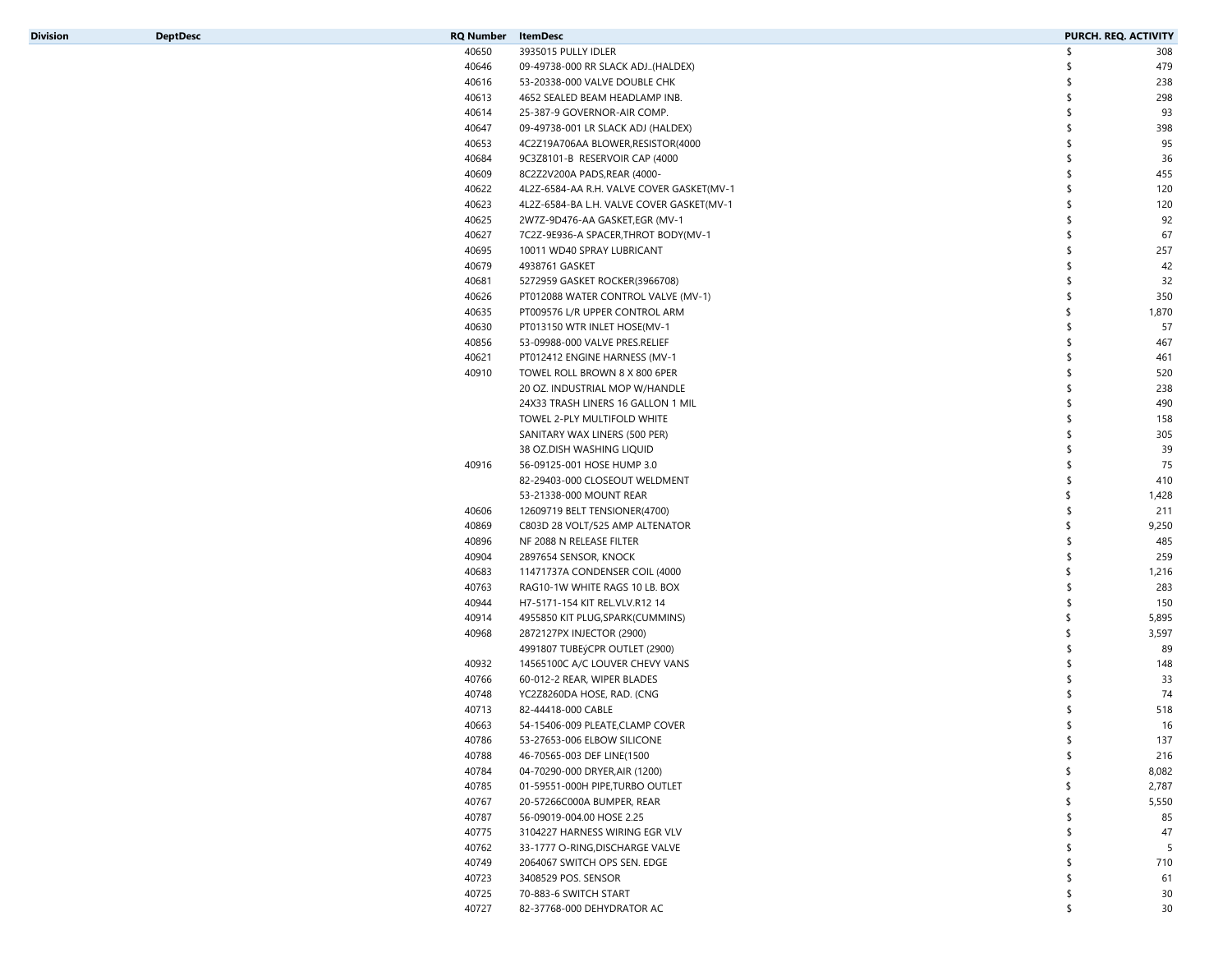| <b>Division</b> |  |  |  |
|-----------------|--|--|--|
|                 |  |  |  |

| Division | <b>DeptDesc</b> | RQ Number | ItemDesc                                                       | PURCH. REQ. ACTIVITY |        |
|----------|-----------------|-----------|----------------------------------------------------------------|----------------------|--------|
|          |                 | 40768     | 56-09024-004.00 HOSE 2.75 ID                                   | \$                   | 230    |
|          |                 | 40770     | 46-70565-007 DEF HOSE (1500                                    | -S                   | 698    |
|          |                 | 40760     | 13-42070-001 SWITCH , PROXIMITY(1500)                          | -S                   | 1,599  |
|          |                 | 40740     | 46-40741-015 HOSE ASM, SUCTION (FC558-24) 2900 AND 1000 GILLIG |                      | 1,139  |
|          |                 | 40741     | 08-37050-000N ABS.SHOCK FRONT                                  | -S                   | 690    |
|          |                 | 40745     | 750-0466 STRIKER-SPACER                                        | \$                   | 203    |
|          |                 | 40716     | 2872765PX INJECTOR (1200)                                      | \$                   | 9,217  |
|          |                 | 40942     | 4954315RX FUEL PUMP(2900-2010)                                 |                      | 4,429  |
|          |                 | 40792     | 82-70622-000 KIT, MOUNTING CALIPER TO TORQUE PLATE             | -S                   | 79     |
|          |                 | 40710     | 82-19651-001 SPIDER RH. FRONT                                  | -S                   | 340    |
|          |                 | 40797     | AC401-308 REAR AC VENT 4000'S                                  | \$                   | 122    |
|          |                 | 40718     | 4937931 FUEL SUPPLY TUBE                                       | -S                   | 132    |
|          |                 | 40726     | 4921495 SENSOR, PRESS (CNG)                                    | \$                   | 267    |
|          |                 | 40719     | 3940386 O-RING WATER PUMP                                      | \$                   | 56     |
|          |                 | 40774     | 51-69965-000 COOLANT SEN. 2872933(1300)                        |                      | 1,247  |
|          |                 | 40776     | 3164291 WIRE TERMINAL                                          | -S                   | 57     |
|          |                 | 40765     | 4353303 SI CATALYST (1300                                      | \$                   | 2,955  |
|          |                 | 40771     | 4003314 VALVE SHUTOFF                                          |                      | 243    |
|          |                 | 40772     | 4088832 TURBO SENSER 2400                                      |                      | 42     |
|          |                 | 40773     | 4384457 COOLANT SENSOR(1300                                    | -S                   | 574    |
|          |                 | 40751     | 20-63662M001 PANEL, RAD(100)                                   |                      | 1,168  |
|          |                 | 40729     | 82-14660 KIT WASHER AND LOCKRIN                                | ⊀                    | 97     |
|          |                 | 40721     | 3973819 TENSIONER, BELT (1000) OEM                             | -S                   | 149    |
|          |                 | 40715     | 53-00411-002 BELL DRIVER                                       | \$                   | 167    |
|          |                 | 40711     | 5310990 IGNIION, COIL (1500)                                   | \$                   | 2,648  |
|          |                 | 40769     | 2389154 GASKET MARINE PMP TRAN                                 | -S                   | 5      |
|          |                 | 40744     |                                                                | \$                   | 1,170  |
|          |                 |           | CV 50628 CRANKCASE (OEM - CUMMINS ONLY)                        | \$                   |        |
|          |                 | 40755     | MBK-3153 COMPLETE BRAKE KIT REAR                               |                      | 11,476 |
|          |                 | 40756     | 30815207VC11 RECARO SEAT REFURBISH                             |                      | 1,487  |
|          |                 | 40730     | 2023171 WIPER REAR                                             | -S                   | 247    |
|          |                 | 40731     | 7F1Z-13KC359-AB TURN SIGNAL SWITCH (4000)                      | \$                   | 396    |
|          |                 | 40796     | 84141127 A/C CONTROL KNOB GM                                   | \$                   | 43     |
|          |                 | 40761     | 33-3691 O-RING, VALVE (33-230)                                 | ⊀                    | 88     |
|          |                 | 40743     | 82-19644-000 TIE ROD ASM W END                                 | \$                   | 1,147  |
|          |                 | 40754     | UP 880988 FRT. ROTOR LH/RH (MV-1)                              | \$                   | 803    |
|          |                 | 40791     | 10011 WD40 SPRAY LUBRICANT                                     | \$                   | 257    |
|          |                 | 40728     | 3963983 WASHER                                                 | -S                   | 87     |
|          |                 | 40722     | 7T4Z-9E926-FA THROTTLE BODY MTR (MV-1                          | ⊀                    | 948    |
|          |                 | 40790     | 7C2Z-5781-D BUSHING                                            | \$                   | 116    |
|          |                 | 40724     | 82-51064-000 COIL HEATER (2900)                                |                      | 371    |
|          |                 | 40717     | 2000060 CNG PRESS SENSOR PIGTAIL                               |                      | 296    |
|          |                 | 40938     | 82-37768-000 DEHYDRATOR AC                                     | \$                   | 774    |
|          |                 | 40964     | DISPOSABLE PAINT SUIT -SIZE L-W/ELASTIC                        |                      | 201    |
|          |                 | 40720     | 4307021 RX FUEL PUMP UPDATE                                    |                      | 4,850  |
|          |                 | 40953     | 4902921PX INJECTOR 2500 ISM                                    | \$                   | 2,804  |
|          |                 | 40845     | DISPOSABLE PAINT SUIT -SIZE L-W/ELASTIC                        | \$                   | 201    |
|          |                 | 41015     | 26-45474-001L W SHIELD R SIDE                                  | \$                   | 2,250  |
|          |                 | 41017     | 20-45484M013 PNL SKIRT (1700)                                  |                      | 1,000  |
|          |                 | 41018     | 26-55133-001R GLASS, SIDE(1700                                 |                      | 950    |
|          |                 | 41023     | 82-21278-000 MOTOR EVAPORATOR (HYBRID)                         |                      | 1,290  |
|          |                 | 41016     | 20-55184V030 MIRROR ASM R S                                    |                      | 3,486  |
|          |                 | 40919     | 082485 LEMONEX CLEANINIG BAY                                   |                      | 7,799  |
|          |                 |           | 041085 PRIDE-E CLEANING BAY                                    |                      | 3,492  |
|          |                 | 41020     | BTHRM TISSUE 2-PLY 12 PK(1,000 FT ROLL)                        |                      | 560    |
|          |                 |           | TOWEL ROLL BROWN 8 X 800 6PER                                  |                      | 520    |
|          |                 |           | 20 OZ. INDUSTRIAL MOP W/HANDLE                                 | Ŝ                    | 143    |
|          |                 | 40989     | 107-368 CLUTCH ASM(1500                                        | \$                   | 2,901  |
|          |                 |           |                                                                |                      |        |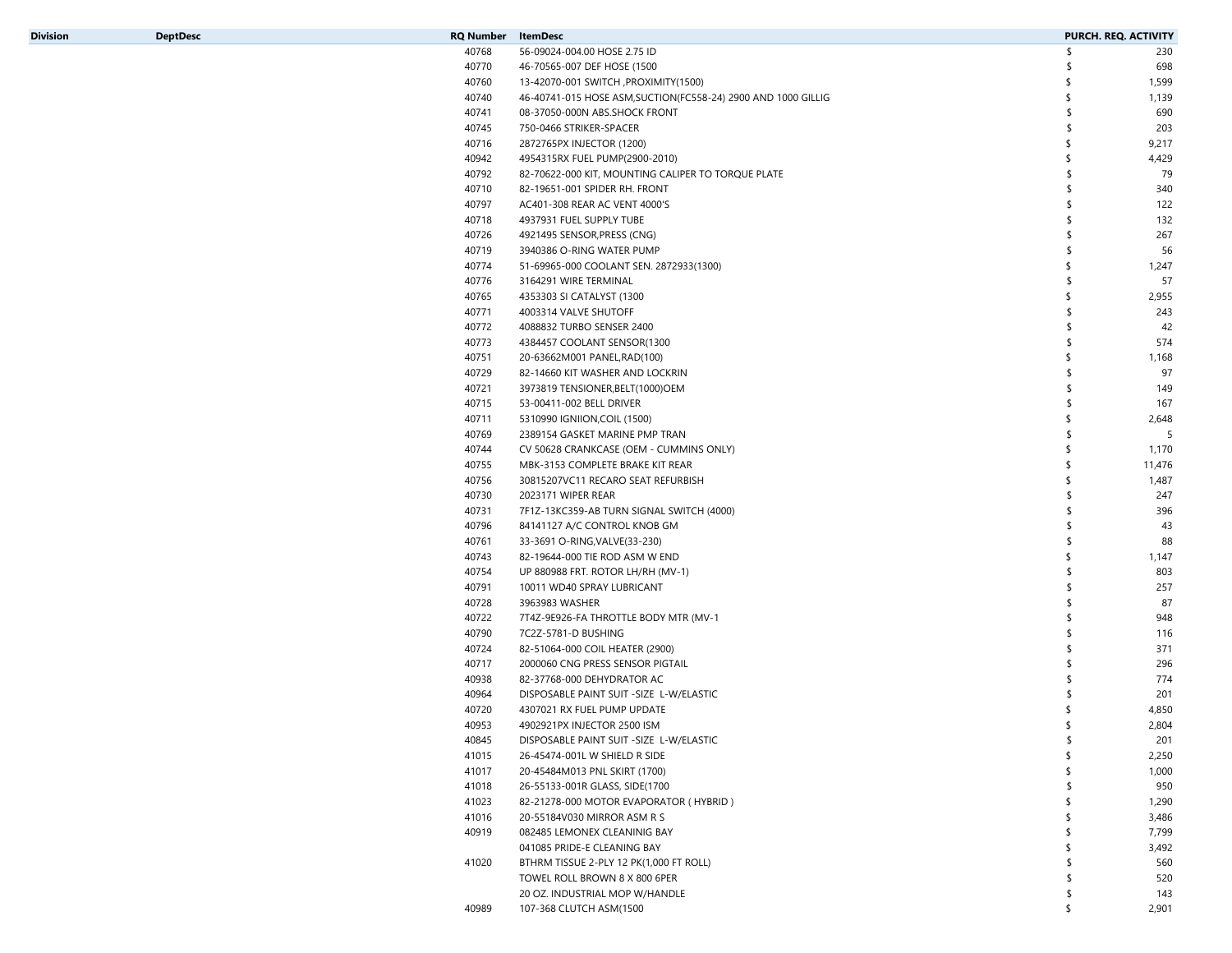|  | RO Number | lteml |  |
|--|-----------|-------|--|
|  |           |       |  |
|  |           |       |  |

| Division | <b>DeptDesc</b> | RQ Number | <b>ItemDesc</b>                                             | PURCH. REQ. ACTIVITY |       |
|----------|-----------------|-----------|-------------------------------------------------------------|----------------------|-------|
|          |                 | 40828     | 01-65356-000 GASKET (1200 UNITS)                            |                      | 88    |
|          |                 | 40867     | 25793553 LH UPPER CONTRL ARM(4700                           |                      | 241   |
|          |                 | 40821     | 3W7Z-12029-AA COIL(4000)(ONLY MOTORCRAFT)                   | S                    | 1,926 |
|          |                 | 40820     | 57346755-18 DOOR MOTOR EXIT                                 | \$                   | 1,080 |
|          |                 | 40818     | 05-42481-013 PUMP P/S (2900)                                |                      | 1,737 |
|          |                 | 40912     | 32519KS I/B UP LIFT SWITCH (CNG                             |                      | 162   |
|          |                 | 40882     | 11-58270-000 SHOCK REAR 2900                                |                      | 479   |
|          |                 | 40876     | 01-49771N000 PULLEY IDLER                                   |                      | 339   |
|          |                 | 40877     | 08-37209-000N SPRING AIR FRON                               |                      | 1,250 |
|          |                 | 40865     | FS-19596 FILTER FUEL                                        |                      | 145   |
|          |                 | 40860     | 53-47678N000 BLADE WIPER                                    |                      | 635   |
|          |                 | 40833     | 13-46071-000 LAMP ASM.                                      |                      | 205   |
|          |                 | 40834     | 82-37768-000 DEHYDRATOR AC                                  |                      | 340   |
|          |                 | 40812     | 4954315RX FUEL PUMP(2900-2010)                              |                      | 4,429 |
|          |                 | 40829     | 5295605 DPF MODULE (1300)                                   |                      | 3,626 |
|          |                 | 40846     | 82-07824-000 LENS                                           |                      | 101   |
|          |                 | 40824     | 53-54193N000 PIVOT PLATE                                    |                      |       |
|          |                 |           |                                                             |                      | 1,166 |
|          |                 | 40843     | 82-45694-000 CALIPER ASM , L.H. (1500 CNG)                  |                      | 7,024 |
|          |                 | 40841     | 82-42444-000 ROTOR (1500 CNG)                               |                      | 5,654 |
|          |                 | 40871     | A2-330 803 NIEHOFF REGULATOR                                |                      | 1,674 |
|          |                 | 40991     | 82-47819-000 RADIATOR (2900)                                |                      | 4,760 |
|          |                 | 40902     | 2872127PX INJECTOR (2900)                                   |                      | 3,597 |
|          |                 | 40899     | 4326475 SENSOR, NOX                                         |                      | 2,549 |
|          |                 | 40900     | 4326472 SENSOR, NITROGEN OXIDE (4326864rx)                  | ≮                    | 2,549 |
|          |                 | 40901     | 4387658 MODULE, DOSER                                       | \$                   | 2,997 |
|          |                 | 40819     | 26-61428-002R WINDSHIELD(1700                               |                      | 1,410 |
|          |                 | 41031     | FM-US-400036 METH. DETECTION PNL                            |                      | 3,457 |
|          |                 | 41032     | 3958112 GEAR COVER                                          |                      | 320   |
|          |                 | 41034     | 3925626 KIT SEAL                                            |                      | 204   |
|          |                 | 41029     | 82-44419-000 BASE ASM RELEASE                               |                      | 57    |
|          |                 | 41027     | F6AZ7A098A TRANS. FILTER (MV-1)                             |                      | 144   |
|          |                 | 40884     | 82-03713-000 GASKET REAR AXLE(10 HOLE)                      |                      | 51    |
|          |                 | 40888     | 51-23405-000 SWITCH EMER.BRAKE                              |                      | 171   |
|          |                 | 40863     | 51-23339-000 SWITCH LOW OIL                                 |                      | 361   |
|          |                 | 40864     | 4921517 SENSOR OIL PRESS OEM                                |                      | 302   |
|          |                 | 40847     | 51-17228-001 LAMP SIDE MARKER                               |                      | 9     |
|          |                 | 40857     | 82-65996-019 FILTER,CNG                                     |                      | 7,424 |
|          |                 | 40815     | 25-387-9 GOVERNOR-AIR COMP.                                 |                      | 93    |
|          |                 | 40801     | 53-21338-001 MOUNT FRONT                                    |                      | 885   |
|          |                 | 40880     | 84265862 PADS, REAR (4700                                   |                      | 180   |
|          |                 | 40866     | 5U9Z6038AA R.H. ENG. MOUNT (4000-4500)                      |                      | 113   |
|          |                 | 40803     | 4991807 TUBEýCPR OUTLET (2900)                              |                      | 687   |
|          |                 | 40811     | 4991808 TUBE, CPR WATER OUTLET (1300)                       |                      | 835   |
|          |                 | 40840     | 4352363 CONVERSION KIT (2900-1000)                          | S                    | 2,103 |
|          |                 | 40881     | 55-9730 ADAPTOR T/K                                         |                      | 195   |
|          |                 | 40887     | 25-061360 SERP. BELT (4000 CNG VANS)                        |                      | 408   |
|          |                 | 40890     | F81Z6068DA INSULATOR REAR TRANS(4000)                       |                      | 30    |
|          |                 | 40879     | 25793550 RH UPPER CONTRL ARM (4700                          |                      | 372   |
|          |                 | 40875     | 26060044A A/C BLOWER ASM (MV-1                              |                      | 395   |
|          |                 | 40889     | 46-38363-041 HOSE ASM, DISCHARGE #20(2900 AND 1000 GILLIGS) |                      | 1,189 |
|          |                 | 41014     | 51063204 ODK 4                                              |                      | 7,042 |
|          |                 | 40861     | 20-61124-001 GLAZING                                        |                      | 227   |
|          |                 | 40852     | PT010410 HARNESS SPEED SEN (MV-1)                           |                      | 56    |
|          |                 | 40822     |                                                             |                      |       |
|          |                 |           | PT007486 LAMP. SEALED DOOR (MV-1)                           |                      | 103   |
|          |                 | 40798     | 04257712A REARA/C CONTROL(MV-1                              |                      | 1,728 |
|          |                 | 40923     | 5301209 VALVE AIR THROT.(1300-                              |                      | 999   |
|          |                 | 40925     | 51-09325-001 REFLECTOR AMBER F                              |                      | 10    |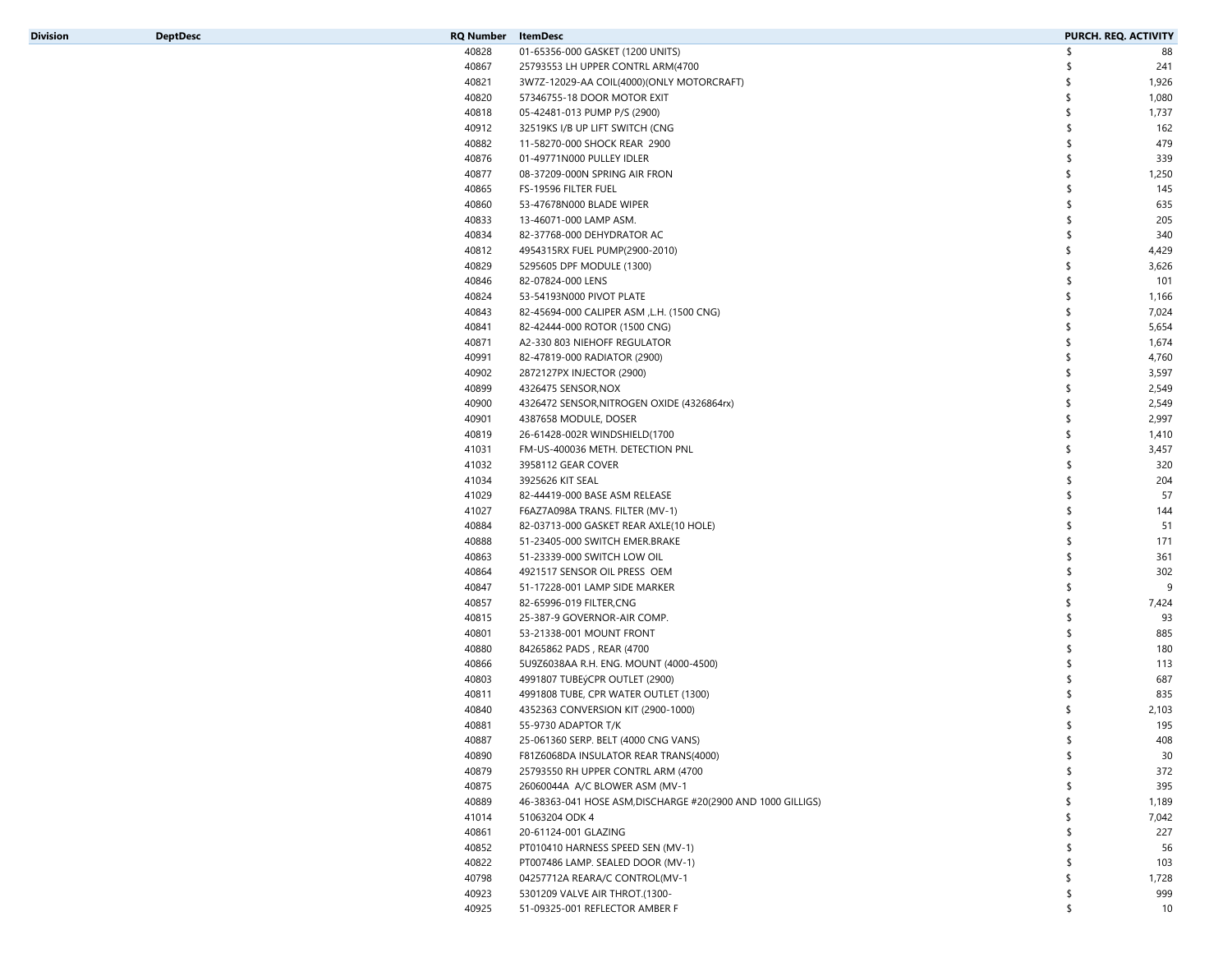| <b>Division</b> |  |  |  |  |
|-----------------|--|--|--|--|
|                 |  |  |  |  |

| Division    | <b>DeptDesc</b>             | <b>RQ Number</b> | ItemDesc                                                            | PURCH. REQ. ACTIVITY |       |
|-------------|-----------------------------|------------------|---------------------------------------------------------------------|----------------------|-------|
|             |                             | 40926            | 82-70854-000 REAR AIR SPRING(16-17 & 1900)                          | \$                   | 750   |
|             |                             | 40687            | 20-41133N000 MODULE R S REAR                                        | -S                   | 325   |
|             |                             | 40922            | 22-68534-000 ULLEY, IDLER (1500                                     | \$                   | 190   |
|             |                             | 40945            | 82-24531-001 VALVE PRESS. RELI                                      | \$                   | 658   |
|             |                             | 40936            | 54-37358-000 NUTPLATE                                               | \$                   | 47    |
|             |                             | 40934            | 20-63665M001-HA PANEL ASSY FILTER DOOR 1200                         |                      | 2,132 |
|             |                             | 40924            | 3056138 HOSE, PLAIN                                                 |                      | 153   |
|             |                             | 40956            | 748-0034 GEAR MOTOR ASM--LU11                                       |                      | 1,188 |
|             |                             | 41026            | 4352253RX COOLER, EXH GAS RCN                                       |                      | 6,321 |
|             |                             | 40943            | 20-59396M005 PNL SKIRT (1700)                                       |                      | 1,180 |
|             |                             | 41012            | H7-5171-154 KIT REL.VLV.R12 14                                      |                      | 150   |
|             |                             | 40941            | 55-9032 KEY WAY (T/K                                                | \$                   | 346   |
|             |                             | 40952            | 61-2965 VALVE ASM (2400 T/K)                                        | -S                   | 935   |
|             |                             | 40950            | 77-2827 T/K BEARING                                                 |                      | 1,935 |
|             |                             | 40921            | 3974361 12" LED U/LIGHT (4500-                                      |                      | 342   |
|             |                             | 40965            | 84231007 FRT HUB ASM (4700                                          | \$                   | 615   |
|             |                             | 40993            | 3929938 GASKET, PRESS MODULE                                        |                      | 115   |
|             |                             | 40982            | 4936622 HOSE PLAIN                                                  |                      | 109   |
|             |                             | 40994            | 01-37629-000 PULLEY ASM. IDLER                                      |                      | 1,284 |
|             |                             | 40996            | SAE 5W-30 ENG. OIL (4700)SYNTHETIC BLEND                            | -S                   | 219   |
|             |                             | 41002            | PT001775 REAR BUSHING (MV-1)                                        |                      | 578   |
|             |                             | 40984            | 82-18495-000 TENSIONER BELT                                         |                      | 300   |
|             |                             | 40985            | 4994314 BELT, TENSIONER (2900)                                      | \$                   | 531   |
|             |                             | 40999            | 53-15440-000 BRKT, MUFFLER HANGER                                   | \$                   | 92    |
|             |                             | 40986            | 107-368 CLUTCH ASM(1500                                             |                      | 8,702 |
|             |                             | 40987            | 55-9730 ADAPTOR T/K                                                 |                      | 195   |
|             |                             | 41008            | 203-515 T K COMPRESSOR OIL                                          | -S                   | 888   |
|             |                             | 41006            | PT000097 BALL JOINT (MV-1)                                          |                      | 318   |
|             |                             | 41005            | PT000105 FRONT BUSHING MV-1                                         |                      | 494   |
|             |                             | 41001            | 82-19647-003 OIL/GREASE FRT (1500)                                  | \$                   | 806   |
|             |                             | 40983            | 82-31150-002 SWTCH ASSY HIPRES                                      |                      | 420   |
|             |                             | 40971            | 750-0278 KEEPER PLATE                                               |                      | 37    |
|             |                             | 40977            | 753-0199 LATCH                                                      |                      | 997   |
|             |                             | 40979            | SP000176 FUEL PUMP (MV-1                                            | -S                   | 649   |
|             |                             |                  | SP000178 O-RING (MV-1                                               | \$                   | 12    |
|             |                             | 40951            | 82-38612-001 VALVE SUCTION (HYBRID)                                 |                      | 2,169 |
|             |                             | 40947            | 82-38609-007 O-RING SPACER                                          |                      | 53    |
|             |                             | 40948            | 82-38609-006 O-RING VALVE                                           | \$                   | 52    |
|             |                             | 40940            | 82-37399-000 O-RING VALVE                                           |                      | 92    |
|             |                             | 40789            | 46-72245-001 HOSE, DEF (1200-                                       |                      | 240   |
|             |                             | 40604            | 82-23136-000 KIT ABS                                                | \$                   | 381   |
|             |                             | 40853            | 82-50400-000 DISC PAD KIT                                           |                      | 185   |
|             |                             | 40937            | 82-67099-001 CAP ASSY, DEF TANK                                     |                      | 220   |
|             |                             | 40859            | 82-25543-000 GLAZING UPPER FLAT FOR 2900 & 1000 GILLIGS             | S.                   | 89    |
|             |                             | 41009            | 82-31150-003 SWITCH HIPRESSURE                                      |                      | 1,593 |
|             |                             | 40978            | 56-09022-004 HOSE 2.5 SILICONE                                      | -S                   | 195   |
|             |                             | 41007            | 82-21236-003 COIL SOL. 24V                                          |                      | 556   |
|             |                             | 40946            | 21-57567-000 PUMP ASM BOOSTER                                       |                      | 4,577 |
|             |                             | 40939            | 46-40741-015 HOSE ASM, SUCTION (FC558-24) 2900 AND 1000 GILLIG      |                      | 2,277 |
| MAINTENANCE | <b>FACILITY MAINTENANCE</b> | 40642            | ITEM 1RK90 FULL BODY HARNESS                                        |                      | 214   |
|             |                             | 40666            | FREIGHT                                                             |                      | 12    |
|             |                             |                  | WIELAND ELECTRIC RECTANGULER INSERT PLUG PART #70.310.0640.0        |                      | 148   |
|             |                             |                  | WIELAND ELECTRIC INSERT RECEPTACLE PART # 70.300.0640.0             |                      | 160   |
|             |                             |                  | TRIAD MAGNETICS AC/DC POWER SUPPLY PART #WDU24-1200                 |                      | 160   |
|             |                             | 40737            | DECK MOP 160Z                                                       |                      | 286   |
|             |                             |                  | IMP 7400 MANUEL CARPET SWEEPER                                      |                      | 69    |
|             |                             | 40736            | MONTHLY WATER COOLER RENTAL FOR THE OPERATORS BREAKROOM AT 21ST AVE | ՟հ                   | 480   |
|             |                             |                  |                                                                     |                      |       |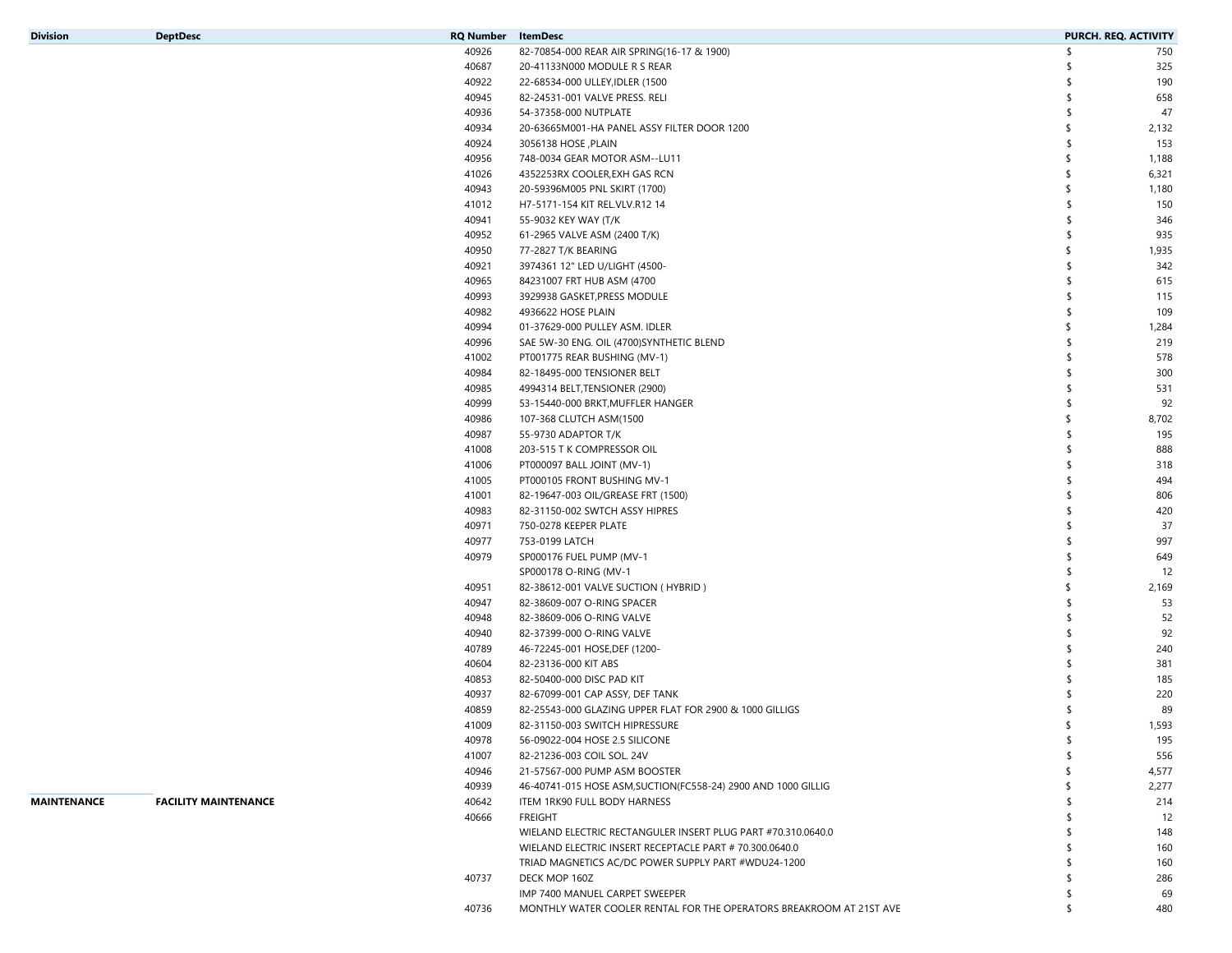| Division    | <b>DeptDesc</b>               | <b>RQ Number</b> ItemDesc |                                                                | PURCH. REQ. ACTIVITY |                         |
|-------------|-------------------------------|---------------------------|----------------------------------------------------------------|----------------------|-------------------------|
| MAINTENANCE | <b>FACILITY MAINTENANCE</b>   | 40850                     | ANNUAL FIRE EXTINGUISHER INSPECTION FOR FACILITIES             | \$<br>2,500          |                         |
|             |                               | 40805                     | HYDRAULIC HAND PUMP PART# MSC80021389                          | 764<br>՟հ            |                         |
|             |                               | 40781                     | PARTS AND LABOR TO REPAIR OCC DOOR STRIKE                      | 580                  |                         |
|             |                               | 40858                     | ANNUAL SERVICE CHARGE 13110 N 27TH ST                          | 285<br>\$            |                         |
|             |                               | 40898                     | DELIVERY AND PICKUP OF SHOP TOWELS AND WALK OFF MATS           | 9,659<br>\$          |                         |
|             |                               | 40894                     | GRAINGER ITEM 29VM08 BATHROOM FAUCET ZURN                      | 547<br>-S            |                         |
|             |                               | 40895                     | GRAINGER ITEM 1GAJ7 SC1 KEY BLANKS PK OF 10                    | -S                   | 29                      |
|             |                               | 40928                     | ANNUAL FIRE HYDRANT AND SPRINKLER INSPECTION                   | 300<br>-S            |                         |
|             |                               | 40929                     | SEMI ANNUAL FIRE SUPPRESSION FOR THE SERVER ROOM AT 21ST AVE   | 375<br>-S            |                         |
|             |                               | 40927                     | GYM WIPE PROFESSIONAL REFILLS                                  | 585<br>-S            |                         |
|             |                               | 40960                     | EMERGENCY REPAIR OF CHILLER IN ADMINISTRATION BUILDING         | 390<br>-S            |                         |
|             |                               | 40961                     | GRAINGER ITEM 3ARE1 32 OZ EYESALINE EYE WASH BOTTLES           | \$<br>178            |                         |
|             |                               | 40972                     | GRAINGER ITEM 3VE21 WET VAC                                    | 188                  |                         |
|             |                               | 40963                     | PART# WR3795507 PALMER FIXTURE BULK SOAP TRANSPARENT DISPENSER | 171<br>-S            |                         |
|             |                               | 41024                     | STAPLES ITEM 23481-CC STAPLES HYKEN MESH TASK CHAIR, BLACK     | 170<br>\$            |                         |
|             |                               | 41030                     | GRAINGER ITEM 35MN11 SARGENT DOOR CLOSER HEAVY DUTY INTERIOR   | \$<br>1,404          |                         |
|             | <b>FLEET MAINTENANCE</b>      | 40777                     | TOP OFF DETECTION TANK UNIT 4508                               | \$<br>100            |                         |
|             |                               |                           | SERVICE CHARGE                                                 | 100<br>Ŝ             |                         |
|             |                               | 40794                     | UNIT 1502 FDDA DISABLE PROGNOSTICS                             | 346<br>\$.           |                         |
|             |                               | 40854                     | MANUAL, ODYSSEY PLUS-PARTS GUIDE CD                            | -S                   | 95                      |
|             |                               |                           | MANUAL, ODYSSEY PLUS USER GUIDE-CD                             | -S                   | 95                      |
|             |                               |                           | MANUAL, ODYSSEY FBX O&-CD                                      | \$.                  | 95                      |
|             |                               | 40930                     | Cummins Zap-IT                                                 | \$<br>600            |                         |
|             |                               |                           | <b>Cummins Fleet Calibration</b>                               | 1,000                |                         |
|             |                               | 41025                     | Tech. Support TS-0001                                          | -S<br>450            |                         |
|             |                               | 40974                     | 1505 RECHARGE DETECTION TANKS REPLACE TUBING UNIT 1505         | 1,303<br>\$          |                         |
|             |                               | 40855                     | Fire Extinguisher - Six Year Maintenance                       | \$<br>788            |                         |
|             | <b>MULTIPLE DEPTS</b>         | 41028                     | Streetcar Mats - Shop Rags                                     | 500                  |                         |
|             |                               | 40365                     | EGR COOLER AND LABOR                                           | 413<br>\$            |                         |
|             | <b>NONREV VEHICLE MAINT</b>   |                           |                                                                |                      |                         |
|             |                               | 40656                     | REPAIR ENG OIL LEAKS & A/C ACTUATOR UNIT 1246                  | \$<br>1,690          |                         |
|             |                               | 40758                     | REPAIR FREON LEAK & REPLACE BLOWER MOTOR UNIT 1766             | 496<br>-S            |                         |
|             |                               | 40873                     | REPLACE TRANS & ENG MOUNTS & OIL LEAK UNIT 5013                | \$<br>1,183          |                         |
|             |                               | 40973                     | TIRE RIM UNIT 5503                                             | \$<br>559            |                         |
|             | STREETCAR VEHICLE MAINTENANCE | 40682                     | CARBON INSERTS 162 355 003 001 bh25c                           | 1,494<br>\$          |                         |
|             |                               | 40800                     | TROLLEY BASE SUPORT.                                           | 1,264<br>\$          |                         |
|             |                               | 40780                     | 415-30C21 1.00-8 UNC GR 8 HEX JAM NUT                          | \$                   | 6                       |
|             |                               |                           | 420-45T12 FLAT WASHER 1.000 F436                               | \$                   | $\overline{1}$          |
|             |                               |                           | 415-30A71 1.00-8 UNC GR 8 HEX NUT                              | ና                    | $\overline{\mathbf{3}}$ |
|             |                               |                           | T730-51V56 SHAFT POLE PIN                                      | 199                  |                         |
|             |                               |                           | T730-51V54 SHAFT POLE PIN                                      | 150<br>-S            |                         |
|             |                               |                           | 909610-433 SPRING HOOK                                         |                      | 57                      |
|             |                               | 40685                     | TROLLEY HARP SHOE 1669-D-5                                     | 236                  |                         |
|             |                               |                           | BEARING 1669-D-3-A                                             | 295                  |                         |
|             |                               |                           | SADDLE 1669-D-4-A                                              | 576                  |                         |
|             |                               |                           | SADDLE SCREW 1669-D-6-A                                        | 128                  |                         |
|             |                               |                           | CENTRIFUGAL & CHECK PAWL SET 3508-B                            | \$<br>780            |                         |
|             |                               |                           | <b>COUNTER BALANCE</b>                                         | \$<br>308            |                         |
|             |                               |                           | Trolley Pole and Harp Assembly 1669-D                          | 1,490<br>\$          |                         |
|             |                               |                           | Trolley Harp Assembly 1669-D-11                                | 575                  |                         |
|             | <b>UNIT DOWN</b>              | 40631                     | BANKNOTE VALIDATOR BV-6000A                                    | 1,274                |                         |
|             |                               | 40675                     | PT008837 PS GEAR                                               | 898<br>\$            |                         |
|             |                               |                           | PT004315 TIE ROD                                               | \$                   | 68                      |
|             |                               |                           | PT001652 NUT                                                   | -S                   | 32                      |
|             |                               |                           | PT004367 TIE ROD                                               | 137<br>\$            |                         |
|             |                               |                           | PT009576 UCA FRT                                               | 1,663<br>\$          |                         |
|             |                               |                           | PT009570 LCA LH                                                | 379<br>\$            |                         |
|             |                               |                           | PT000998 NUT                                                   | \$                   | 18                      |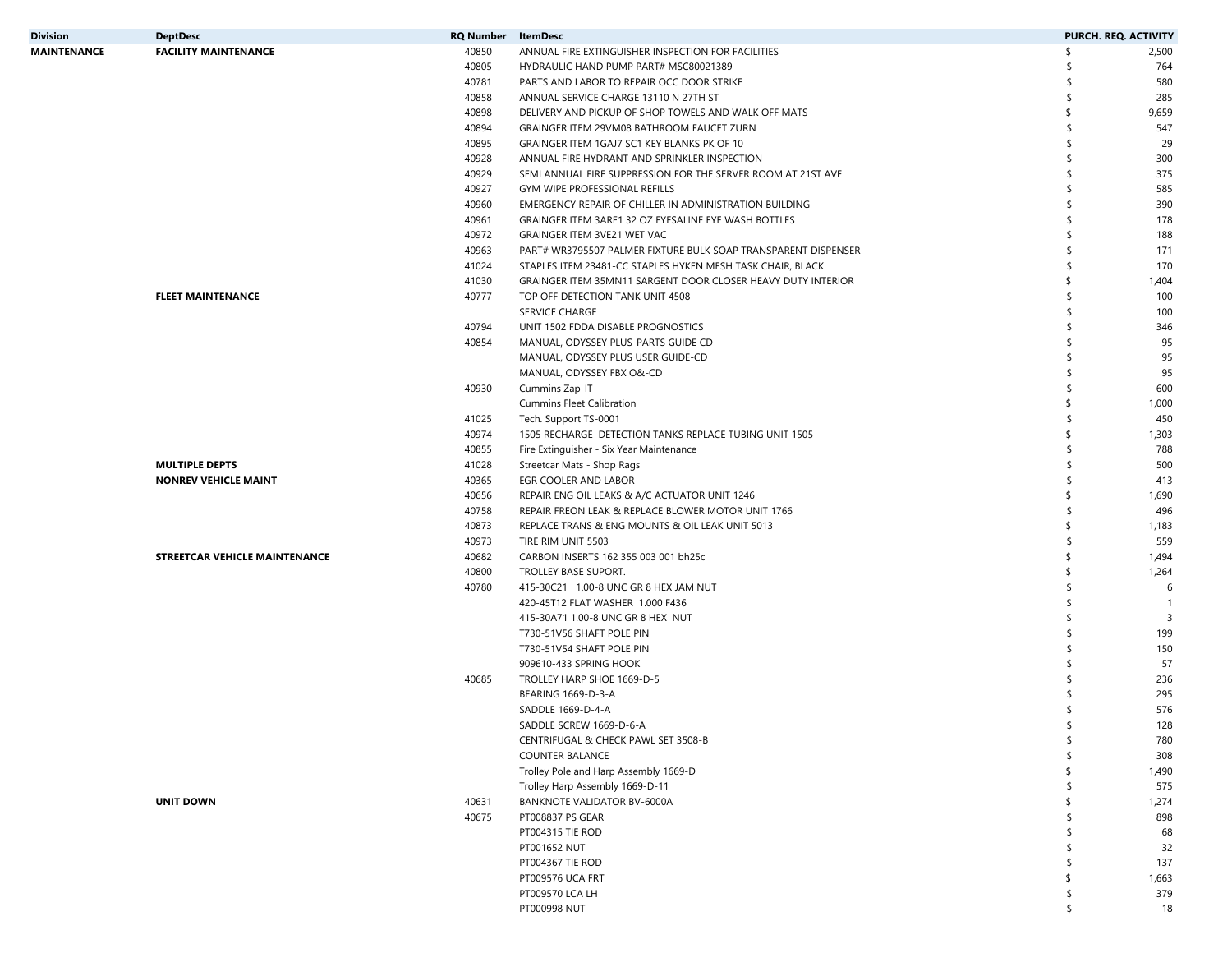| <b>Division</b> |
|-----------------|

| Division | <b>DeptDesc</b> | <b>RQ Number</b> | <b>ItemDesc</b>                          | PURCH. REQ. ACTIVITY |                |
|----------|-----------------|------------------|------------------------------------------|----------------------|----------------|
|          |                 | 40675            | PT001650 NUT                             | ና                    | 8              |
|          |                 |                  | PT001775 BUSHING                         | -S                   | 121            |
|          |                 |                  | PT001656 RETAINER                        | Ŝ                    | 10             |
|          |                 |                  | PT000097 BALL JOINT                      | -S                   | 199            |
|          |                 |                  | PT001651 NUT                             | \$                   | 8              |
|          |                 |                  | PT000105 BUSHING                         | Ŝ                    | 170            |
|          |                 |                  | PT009571 LCA RH                          | \$                   | 337            |
|          |                 |                  | PT000108 BALL JOINT                      | \$                   | 136            |
|          |                 |                  | PT000109 BUSHING                         | Ŝ                    | 341            |
|          |                 |                  | PT001151 NUT                             | -S                   | 10             |
|          |                 |                  | PT001655 RETAINER                        | Ŝ                    | 10             |
|          |                 |                  | PT001769 BOOT                            | \$                   | 16             |
|          |                 | 40667            | 82-05786-000 Vent Plug(gearbox)          | -S                   | 134            |
|          |                 |                  | 06-36691-000 Front Mud Flaps             | Ŝ                    | 49             |
|          |                 | 40701            | BLEACH                                   | \$                   | 166            |
|          |                 |                  | DUTCH PLUS RTU                           |                      | 390            |
|          |                 |                  | VANGARD BRIZA DISINFECTANT               | Ŝ                    | 370            |
|          |                 |                  | 15948 DISINFECTING WIPES                 | \$                   | 224            |
|          |                 |                  | 5619 SANTI-GEL 8OZ                       | \$                   | 238            |
|          |                 | 40641            | 53-27653-010 Hose Elbow 2.38" w/ Spring  | Ŝ                    | 129            |
|          |                 |                  | 56-09030-005.00 2.0 " I.D x 2.36" x 6.0" | \$                   | 21             |
|          |                 |                  | 51-62584-000 Defroster Control Kit       | Ŝ                    | 76             |
|          |                 | 40669            | YS4Z-3N324-AA RETAINER                   | \$                   | $\overline{4}$ |
|          |                 |                  | BR-1563-A FRONT BRAKE KIT                | -S                   | 44             |
|          |                 |                  | G2MZ-1V125-RA ROTOR                      | Ŝ                    | 93             |
|          |                 |                  | CV6Z-3K305-E BRACKET                     | \$                   | 37             |
|          |                 |                  | W520102-S442 LOCKING NUT                 | \$                   | $\mathbf 0$    |
|          |                 | 40709            | DC2Z-10346-C ALTERNATOR(4000)            | Ŝ                    | 120            |
|          |                 | 40670            | 22853027 HEADLIGHT ASSY                  | \$                   | 149            |
|          |                 |                  | 22853028 HEADLIGHT ASSY                  | -S                   | 159            |
|          |                 |                  | 20966058 GRILLE                          | Ŝ                    | 219            |
|          |                 | 40671            | 491-17-1 ETCHING PRIMER                  | -S                   | 214            |
|          |                 |                  | 441-43-1 ACTIVATOR                       | Ŝ                    | 114            |
|          |                 |                  | 421-23-1 PRIMER GRAY                     | -S                   | 56             |
|          |                 |                  | USC58820 RESIN                           | -S                   | 83             |
|          |                 | 40654            |                                          | Ŝ                    | 129            |
|          |                 | 40644            | 53-27653-010 Hose Elbow 2.38" w/ Spring  | \$                   | 475            |
|          |                 |                  | MSC 1 1/8 SILICONE HOSE (25FT) RL        | \$.                  |                |
|          |                 | 40703            | 1400 HOSE KIT                            |                      | 3,415          |
|          |                 | 40689            | MSC 1 1/8 SILICONE HOSE (25FT) RL        | Ŝ                    | 475            |
|          |                 | 40714            | W6022 20X30 HEAVY TARP                   | Ŝ                    | 50             |
|          |                 |                  | ROT 1305 #6 ROPE                         |                      | 49             |
|          |                 |                  | 1 1/8 HOSE SILICONE HOSE                 |                      | 950            |
|          |                 | 40759            | 26000 LIDS AND LINNERS                   |                      | 351            |
|          |                 |                  | 26112 LIDS AND LINNERS                   | S.                   | 310            |
|          |                 | 40764            | DUTCH PLUS RTU                           |                      | 780            |
|          |                 |                  | TOW RGSTT 10LB/BX WHITE RAGS             | \$                   | 40             |
|          |                 | 40782            | W520102-S442 LOCKING NUT                 |                      | $\mathbf 0$    |
|          |                 | 40734            | F6TZ-9A317-AA FUEL CLIP                  |                      | 8              |
|          |                 |                  | 12657188 OXYGEN SENSOR                   | -S                   | 65             |
|          |                 |                  | 12666612 OXYGEN SENSOR                   |                      | 71             |
|          |                 |                  | 8C2Z-2B511-B CALIPER                     |                      | 53             |
|          |                 | 40778            | 20779864 BOTTOM SEAT COVER               |                      | 124            |
|          |                 |                  | 15804104 STEP PLATE                      | s.                   | 93             |
|          |                 |                  | 15243904 BOTTOM SEAT PAD                 | \$                   | 144            |
|          |                 | 40757            | 54-17489-014 ENGINE MOUNT BOLTS          | \$                   | 8              |
|          |                 | 40753            | 34724 FILTER FOR THE A/C MACH.           | \$                   | 908            |
|          |                 | 40752            | 3945967 PRS REGULATOR PLUNGER            | \$                   | 16             |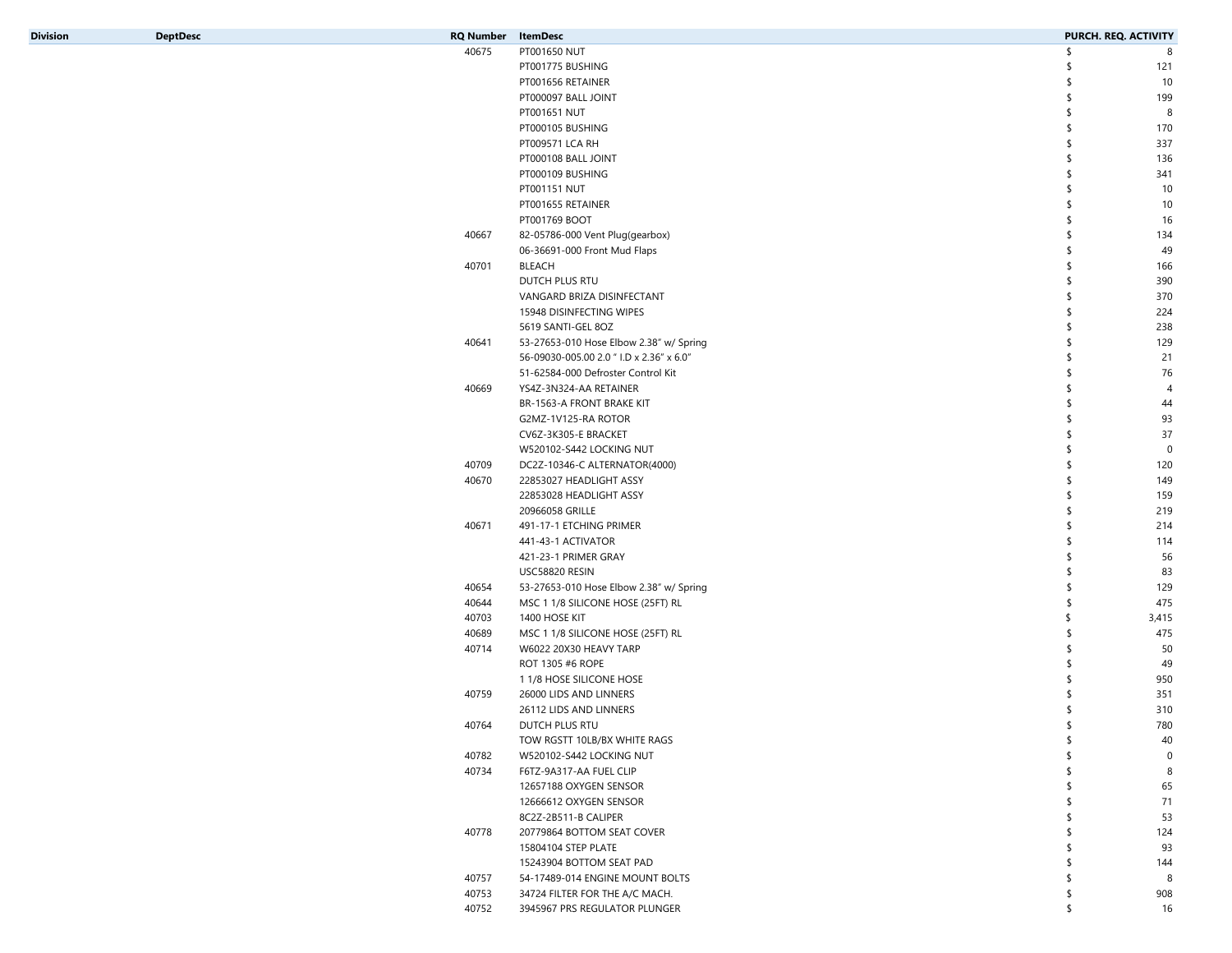| <b>Division</b> |
|-----------------|

| <b>RQ Number</b> | ItemDesc                                                | PURCH. REQ. ACTIVITY |       |
|------------------|---------------------------------------------------------|----------------------|-------|
| 40752            | 3970655 COMPRESSION SPRING                              | \$                   | 6     |
|                  | 5450366 OIL COOLER COVER                                | \$                   | 119   |
|                  | 5337769 THERMOSTAT BYPASS VALVE                         | \$                   | 43    |
|                  | 3936365 PRESSURE RELIEF VALVE                           |                      | 10    |
|                  | 3931084 THREADED PLUG                                   |                      | 13    |
| 40836            | 01-38230N000 BELT GUARD HINGE                           |                      | 10    |
|                  | 748-0343 GEAR MOTOR ASSY                                |                      | 739   |
| 40779            | PT009937 FUEL LINE ASM                                  |                      | 152   |
| 40837            | 3XKW9 BIOHAZAD SPILL CARRYING CASE                      |                      | 2,053 |
|                  | 2EMU2 RESPIRATOR N95                                    |                      | 777   |
| 40844            | 03040 FOOD GRADE SILICONE                               |                      | 448   |
| 40799            | 06-60915-000 BRACKET                                    |                      | 234   |
| 40814            | 3967014 VIBRATION DAMPER                                |                      | 571   |
| 40848            | 24A626 SEALING TAPE                                     |                      | 174   |
| 40826            | DUTCH PLUS RTU                                          |                      | 2,340 |
|                  | TOW RGSTT 10LB/BX WHITE RAGS                            |                      | 40    |
| 40851            | P2573004 SIMONIZ PEARL WHITE SOAP                       |                      | 763   |
| 40897            | BLEACH                                                  |                      | 138   |
|                  | WHITE CLEANING RAGS                                     |                      | 40    |
|                  | 235883 BEAST MAGIC                                      |                      | 409   |
|                  | P2573004 SIMONIZ PEARL WHITE                            |                      | 318   |
|                  | DUTCH PLUS                                              |                      | 390   |
| 40915            | 12246690 LATCH                                          |                      | 109   |
|                  | 12246435 LOCK ROD                                       |                      | 85    |
|                  | BUMPER HARDWARE                                         |                      | 330   |
| 40891            | 5299899 KIT, DATALINK ADAPTER                           |                      | 5,403 |
| 40886            | 07191 PAINT MASK SMALL                                  |                      | 43    |
|                  | 07192 PAINT MASK MED.                                   |                      | 43    |
|                  | 07193 PAINT MASK LARG.                                  |                      | 43    |
| 40905            | 10601 WHEEL COVER 15.5 TO 16.5                          |                      | 140   |
| 40870            | A9-489 HARNESS                                          |                      | 1,091 |
| 40969            | W6022 20X30 HEAVY TARP                                  |                      | 50    |
|                  | ROT 1305 #6 ROPE                                        |                      | 49    |
| 40957            | 8C2Z-3E651-B STEERING DAMPER                            |                      | 211   |
|                  | F6TZ-7A191-A TRANS GASKET                               |                      | 128   |
|                  | 8C2Z-5K483-A SWAY BAR END LINK                          |                      | 396   |
|                  | 8C2Z-3304-C DRAG LINK                                   |                      | 335   |
|                  | 8C2Z-3A130-D INNER TIE ROD ENDS                         |                      | 345   |
|                  | 6C2Z-3281-B ADJUSTING SLEEVE                            |                      | 76    |
| 40958            | 82-53326-000 FILLER PANEL COVER                         |                      | 38    |
| 40990            | 1894934 DOUBLE SIDED TAPE 3/4 65'                       |                      | 86    |
|                  | 1894914 DOUBLE SIDED TAPE 1/4 X 65'                     |                      | 45    |
| 40970            | 82-40840-000 THROTTLE PEDAL                             |                      | 1,004 |
| 40988            | 8210 N95 PARTICULATE RESPIRATOR                         | \$                   | 33    |
| 41021            | F414212 DUTCH PLUS QT.                                  | \$                   | 78    |
|                  | F414222 DUTCH PLUS GL.                                  | \$                   | 2,280 |
|                  | PEARL SOAP                                              |                      | 318   |
| 40997            | 20-49595M001LWR PANEL FRONT LOWER FULL WIDTH FIBERGLASS | \$                   | 1,695 |
| 40962            | BUS0003 SPANISH TITLE VI                                | \$                   | 722   |
|                  | BUS0002 ENGLISH TITLE VI                                | \$                   | 722   |
| 40809            | Yellow jacket 608620710                                 | \$                   | 53    |
|                  | freight charge                                          | \$                   | 10    |
|                  |                                                         |                      |       |

|       | <b>BUS0002 ENGLISH TITLE VI</b> | 722 |
|-------|---------------------------------|-----|
| 40809 | Yellow jacket 608620710         | 53  |
|       | freight charge                  | 10  |
| 40920 | 286-066-364Diaphragm            | 80  |
|       | 618-003-110Plug, pipe           | 54  |
|       | 860-054-606Tube, Sight          | 108 |
|       | 775-014-000spool                | 19  |
|       | 560-023-360o-ring spool         | 14  |

| STREETCAR FACILITY MAINTENANCE |  |
|--------------------------------|--|
|--------------------------------|--|